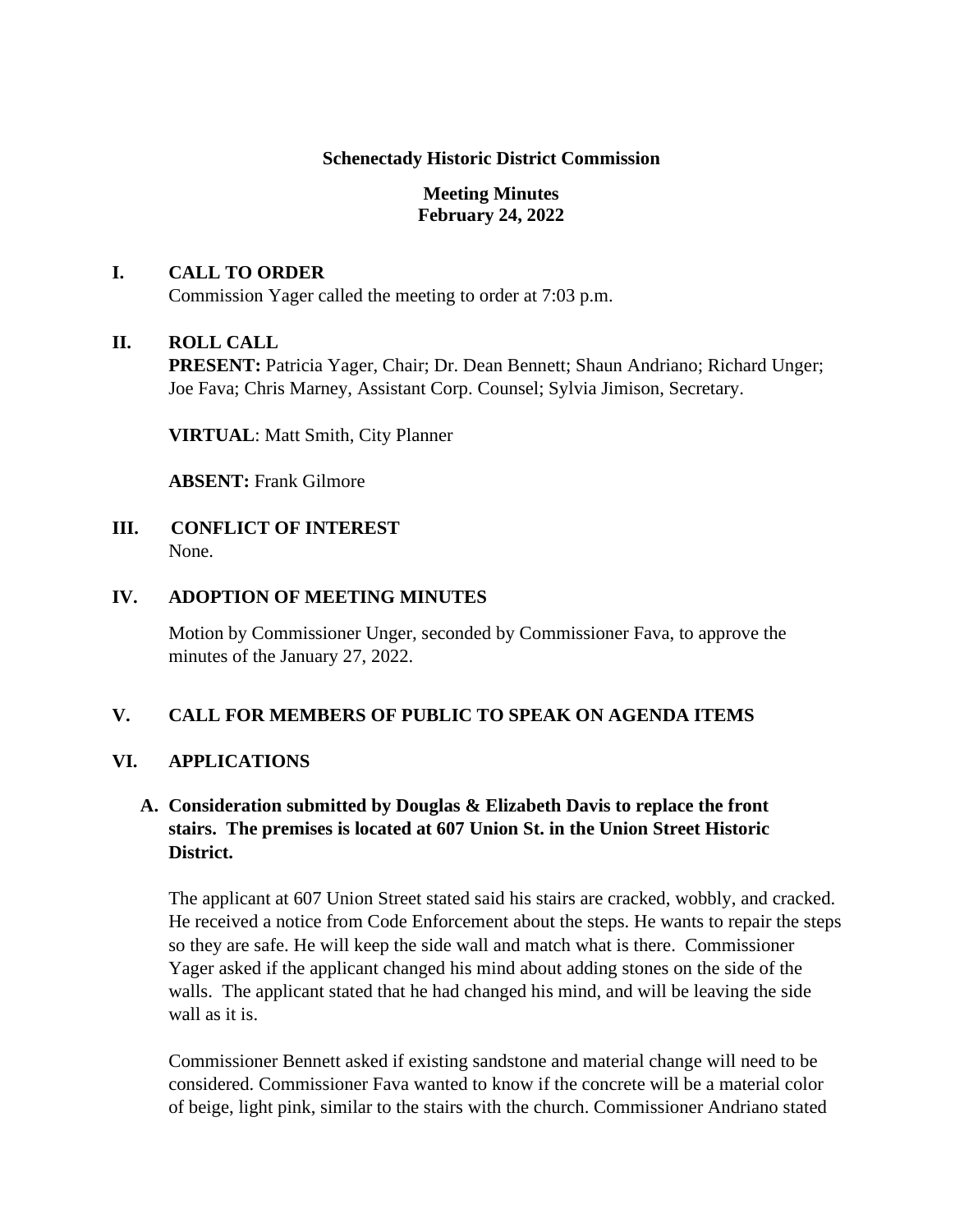that the applicant should try to restore what is there and the cracks that are in the steps, could be repairable surface cracks.

Commissioner Bennett stated the first thing to consider if the sandstone is to be replaced. Commissioner Unger stated concrete is fine. Commissioner Fava asked if it would look the same and will the color match. The patio is a light gray and he stated the steps should match the patio color. Commissioner Yager indicated that matching the existing color would be desirable.

Commissioner Andriano stated that he doesn't believe all the check marks have been hit that would indicate that the stairs need to be replaced as opposed to being restored and preserved. He also stated that there are no details as to whether the proposed concrete stairs will be cast in place or cast off site, and there are no details as to the finish of the cast concrete.

Commissioner Fava stated that he believes that the original steps for the building were likely cut stone based on the age of the building and that the current steps were probably a replacement. He further stated that installing cut stone now would be prohibitively expensive. The applicant stated he is trying to eliminate the gap between the wall and the steps and pouring the steps in place would be the best way to achieve that result.

Commissioner Unger, asked, if concrete could be finished to look like sandstone. Commissioner Andriano stated, it will be tricky. An architect from the public, Robert Woods, stated that using a magnesium float finish would be the best way to replicate sandstone finish.

Commissioner Unger stated that he doesn't have a problem with the use of concrete, but believes that the finished product should match the side walls in color and finish.

Commissioner Andriano stated that he believes that the stairs could be repaired and reset.

## **RESOLUTION**

Motion by Commissioner Unger, seconded by Commissioner Bennett to approve the application with the following conditions:

- 1. The project will be completed within one year.
- 2. The concrete steps will be tinted and finished to best match the existing side walls.
- 3. The finished project with have the same dimensions and same number of steps as the existing sandstone steps.

And with the following finding of fact: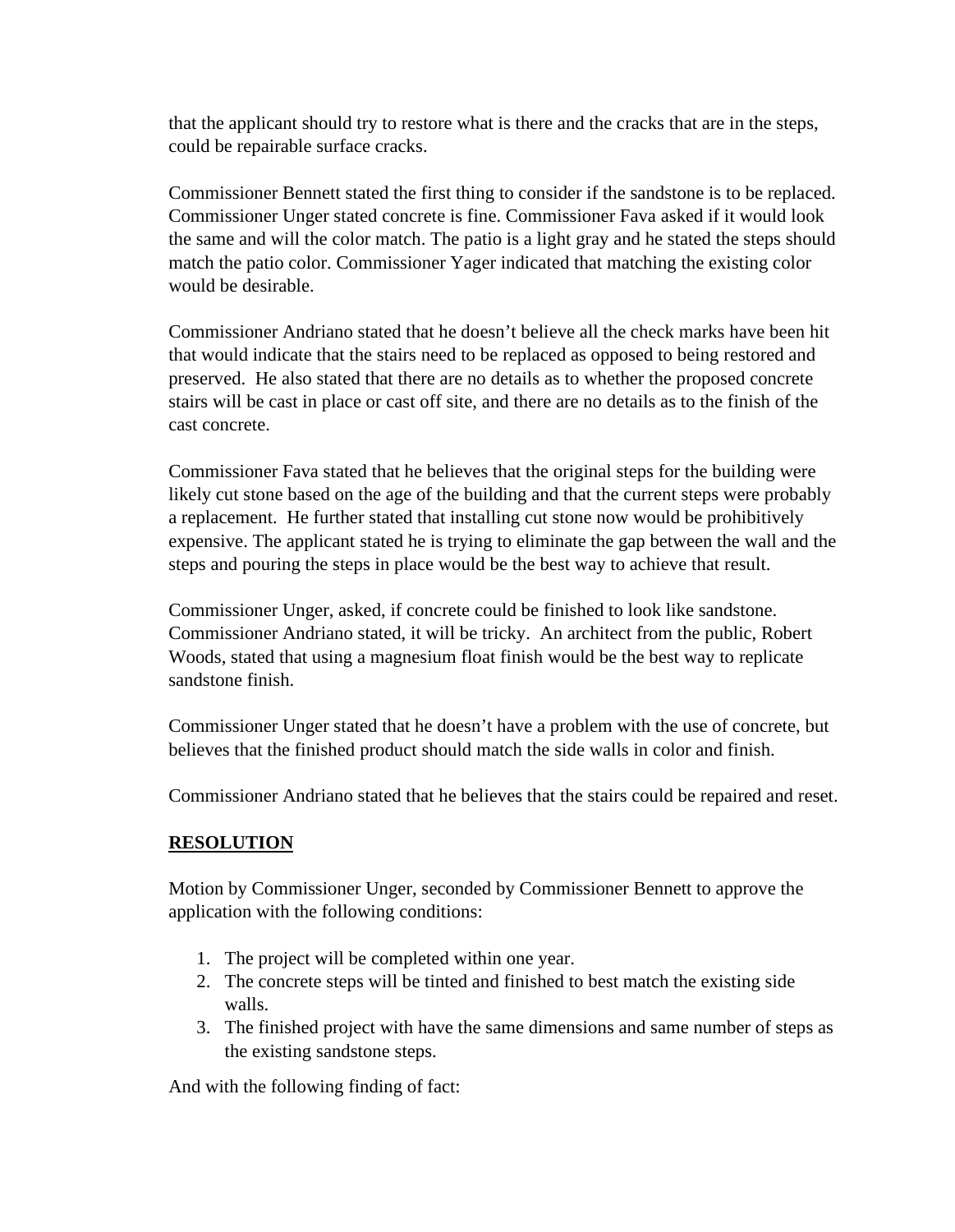- 1. This is a Type II SEQRA.
- 2. The Commissioners cited Preservation Standards #2, #5, and #6 as the guidelines for their decision.

*Motion carried 4 in favor, 1 opposed (Commissioner Andriano).* 

# **B. Consideration for approval submitted by Robert Woods to install a new driveway. The premises is located at 32 Front St. in the Stockade Historic District.**

The applicant stated it is going on 15 years that he has been renovating his house and want to address the sidewalk. He stated that there are three concrete panels on the sidewalk that are cracked and he would like to replace them. He stated there is currently brick surrounding the sidewalk that he would like to replace with Belgian block. He further stated that the driveway has been a dirt driveway forever and it's not easily maintained. He stated he would like to install two bands of concrete where the tires go and cobble stone in between. Mr. Woods acknowledged receiving a letter from Matt Smith, City Planner regarding the fact that the historic commission does not review sidewalks that are in the right-of-way. Mr. Woods stated that he does not agree with the recently adopted streetscape plan because he believes that saw cut sidewalk edges are more vulnerable to weather as opposed to a tooled edge.

The applicant stated he plans to go with stamped panels on the driveway and will be a stained charcoal. Commissioner Andriano asked if it will lighten over time. The applicant stated that the concrete will darken, and in his opinion could not get dark enough.

# **RESOLUTION**

Motion by Commissioner Bennett, seconded by Commissioner Unger to approve the application with the following conditions:

- 1. The project will be completed within one year.
- 2. The concrete bands on the driveway will be stained a charcoal color.

And with the following finding of fact:

1. This is a Type II SEQRA.

## *Motion carried unanimously.*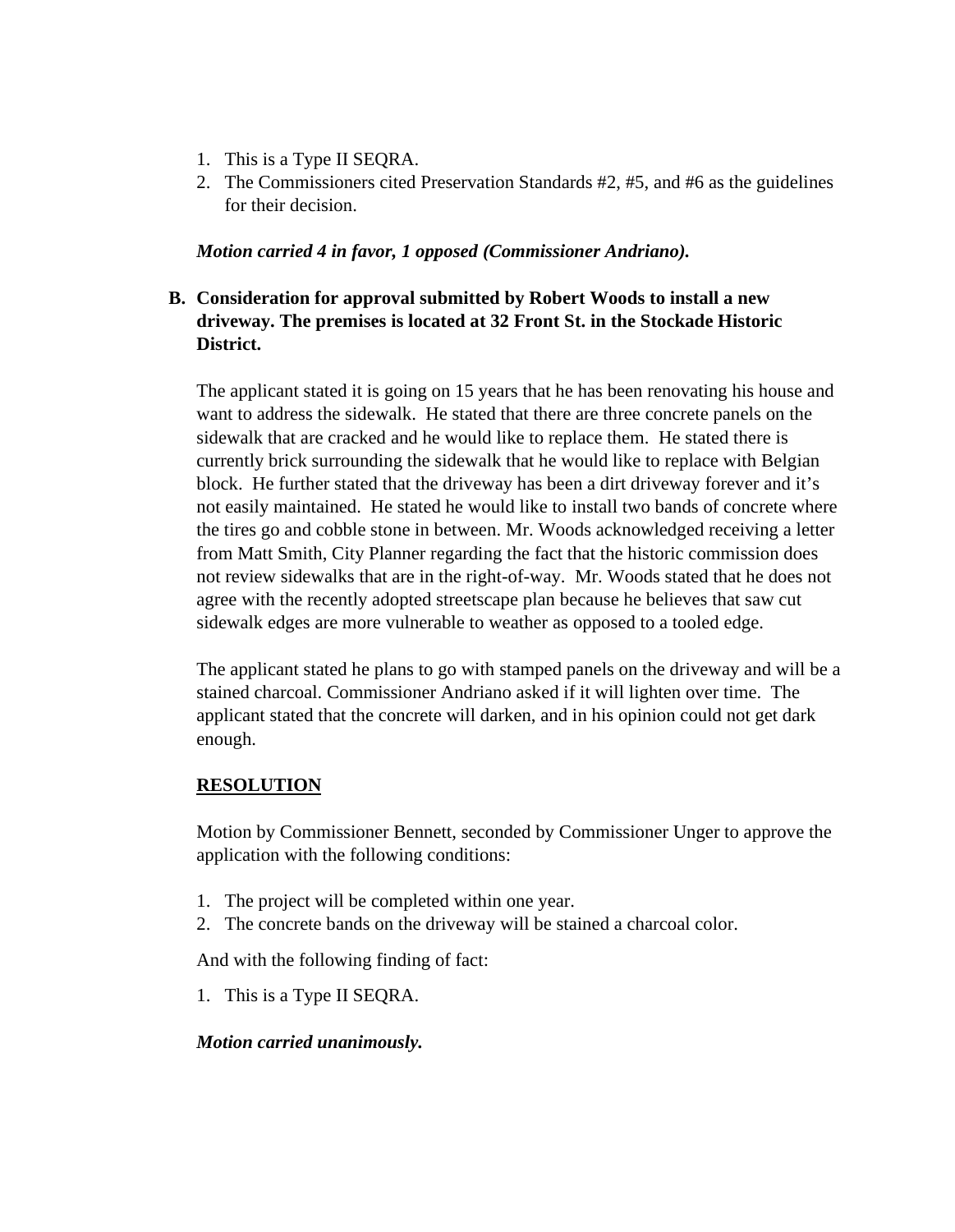## **C. Consideration submitted by Joel Sodano to install snow guards on the roof. The premises is located at 1105 Adams Rd. in the GE Realty Plot Historic District.**

The applicant stated that the house currently has a slate roof and snow and ice lands on the peak of the porch roof and causes damage. He also stated that freezing and thawing of the snow that falls off the roof has caused rot to the siding. He explained that he plans to mitigate the situation by adding snow guards on the roof. The snow guards will be copper and retro fit by sliding underneath the existing slate tiles. The applicant showed the copper snow guards to commissioners and stated that the snow guards will be set in 3 rows approximately 20 inches apart – staggered across the roof line. The applicant showed a photograph from other projects that the contractor, EC Buck, installed on similar houses.

Commissioner Fava asked how the snow guards work. The applicant stated that they hold the snow so that it melts slowly and doesn't fall off the roof in large sections. Commissioner Fava also wanted to know if snow guard came in other material. The applicant stated that they do but that he wouldn't use anything other than copper on the front. He asked if he could use a less expensive material on the rear. Commissioner Bennett stated that the rear of the house is outside of the field of vision and therefore not within the commission's purview to decide.

Commissioner Unger wanted to know if applicant looked into snow bars. Commissioner Andriano stated that the snow bars would be harder to retrofit.

## **RESOLUTION**

Motion by Commissioner Andriano, seconded by Commissioner Fava to approve the application with the following conditions:

- 1. The project will be completed within one year.
- 2. The snow stops are a true copper material, not copper plated.

And with the following finding of fact:

1. This is a Type II SEQRA.

#### *Motion carried unanimously.*

## **D. Consideration submitted by Niressa Sukhu and Parasram Sooknanan to install replacement windows. The premises is located at 68 Union Ave. in the Union Triangle Historic District.**

Parasram Sooknanan appeared before the commission. He stated that he purchased his home in July 2020 and was told he could pretty much do anything within reason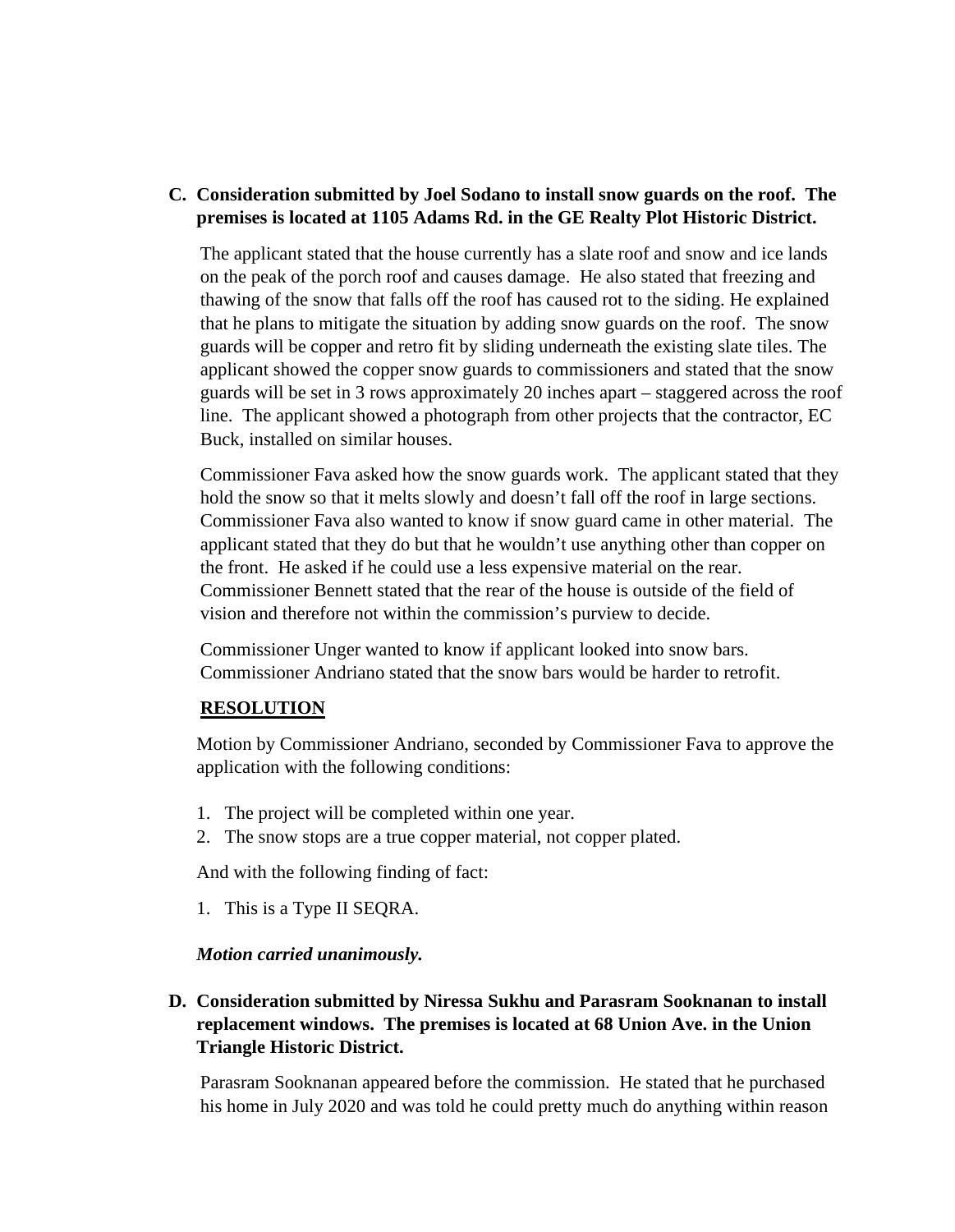to the house. He received a letter from City Planner, Matt Smith that vinyl windows are not acceptable. Mr. Sooknanan stated that the previous owner had vinyl windows throughout the house. On December 9, 2021, he signed a contract for Window World to install new windows and learned the windows need to be aluminum or wood.

Additionally, he stated that he recently had a baby and is a young couple and didn't know what he was getting into and cannot return the windows. He explained that he does not know what the next step should be. He stated that he looked at the neighbor's windows and a couple of houses have vinyl windows.

The applicant stated that the current windows in the house are not safe, with no guards, or mesh outside of the windows. In addition, the windows seem to be nailed down and cannot open them. He stated that he is not in a financial spot to afford aluminum windows and cannot return the currently purchased windows.

Commissioner Yager asked if the windows are obligated under contract by Window World and if windows had been made and are custom sized.

Applicant stated the windows are not installed but are custom made for the house. He also stated that 3 out of 5 houses on Union Street near his house have vinyl windows. He also added his daughter's room gets cold.

Commissioner Yager stated that the commission's jurisdiction is limited to what can be seen from the street and how many windows does that entail. Commissioner Fava stated he does not understand why Window World did not inform the applicant about the requirements for historic district windows.

Applicant stated the house has 22 windows and he paid for the windows December 9, 2021. Commissioner Fava asked applicant if he found out the windows were not acceptable when he went to get a permit.

Commissioner Yager asked applicant if he were given one year could he replace the seven front windows with wood or aluminum clad. The applicant stated that he does not mind replacing the seven windows on the front.

The applicant stated that three out of the five houses near his also have vinyl windows. Commissioner Unger asked if the attic windows in front, which look like leaded windows were going to be replaced. The applicant stated he will not replace the attic windows. Commissioner Andriano stated that even if there are vinyl windows in adjacent properties, the current commission did not necessarily approve them, and therefore they look at properties on a case-by-case basis. He stated further that it would be helpful to have a plan, such as elevation drawings marked up showing which windows are going to be replaced, with what material, what type, finishes and manufacturer.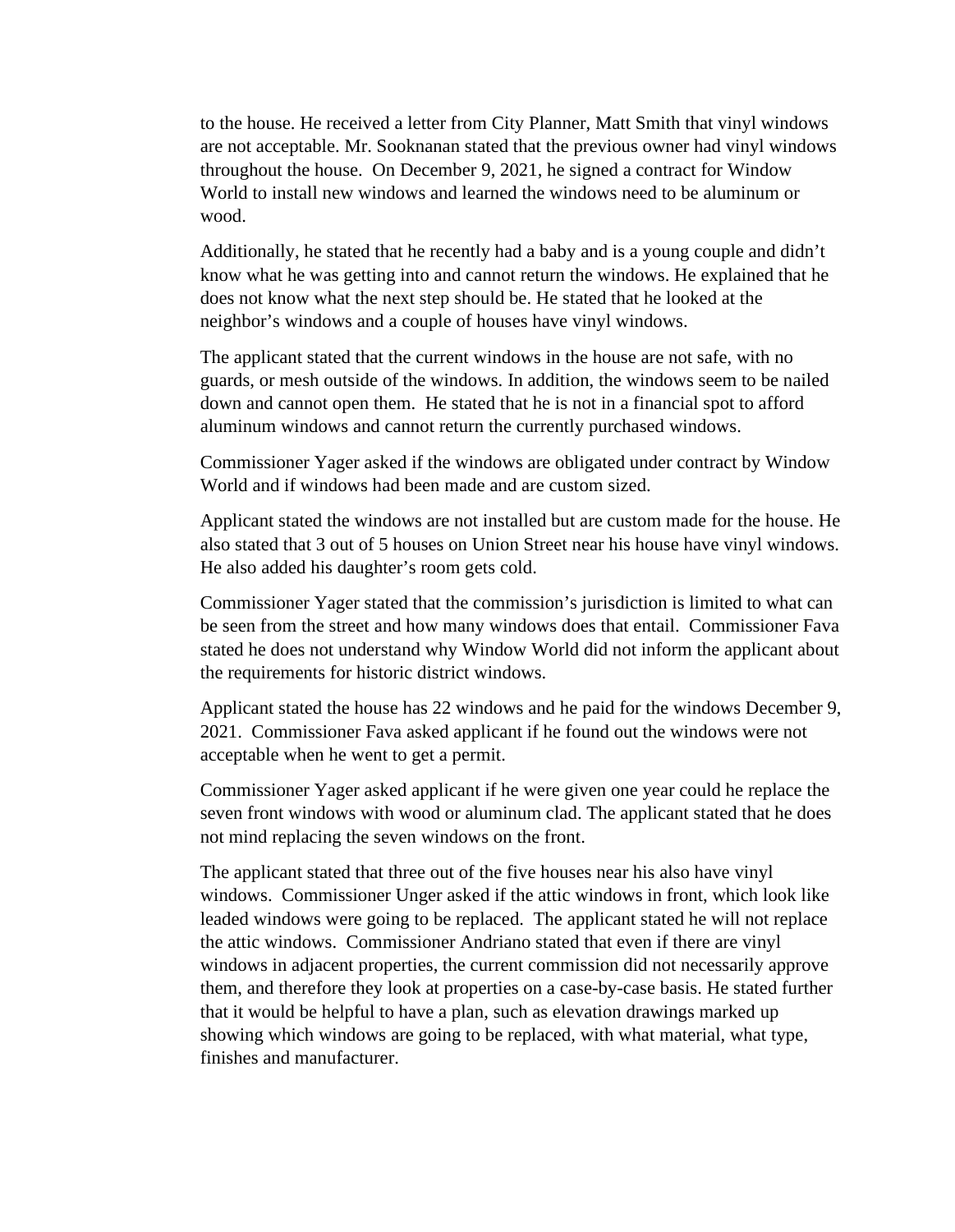Commissioner Yager asked how soon can the wood windows in the front be put in. The applicant stated he did not know, but I will be happy to get correct windows in front of the house.

Commissioner Andriano stated that he wanted to state for the record that he wanted to be careful that the commission doesn't approve anything that may set precedence for other future applicants to install vinyl and that the commission is consistent aside from any hardship that may be claimed.

Mr. Marney stated that Matt Smith is authorized to make the determination whether a window is visible from the right-of-way and under the historic commission's purview to review. He stated that the commission could table the application and wait for a plan from the applicant addressing the windows that Mr. Smith has determined are visible from the right-of-way. The applicant in the meantime would be able to pull a permit to install the windows that are not visible from the right-of-way.

## **RESOLUTION**

Motion by Commissioner Unger, seconded by Commissioner Andriano to table the application with the following conditions:

- 1. The application is deemed incomplete.
- 2. The applicant will return with a plan consisting of diagrams or photographs indicating how many windows are going to be replaced, which windows will be wood and which windows will be vinyl.
- 3. It is understood that the windows being proposed with a vinyl replacement, will only apply to those windows determined not to be visible from the right-of-way.
- 4. The existence of vinyl windows on neighboring properties does not necessarily indicate that their installation was approved by the Historic District Commission and therefore has no bearing on the review of proposed vinyl window installation on this application.

And with the following finding of fact:

1. This is a Type II SEQRA.

#### *Motion carried unanimously.*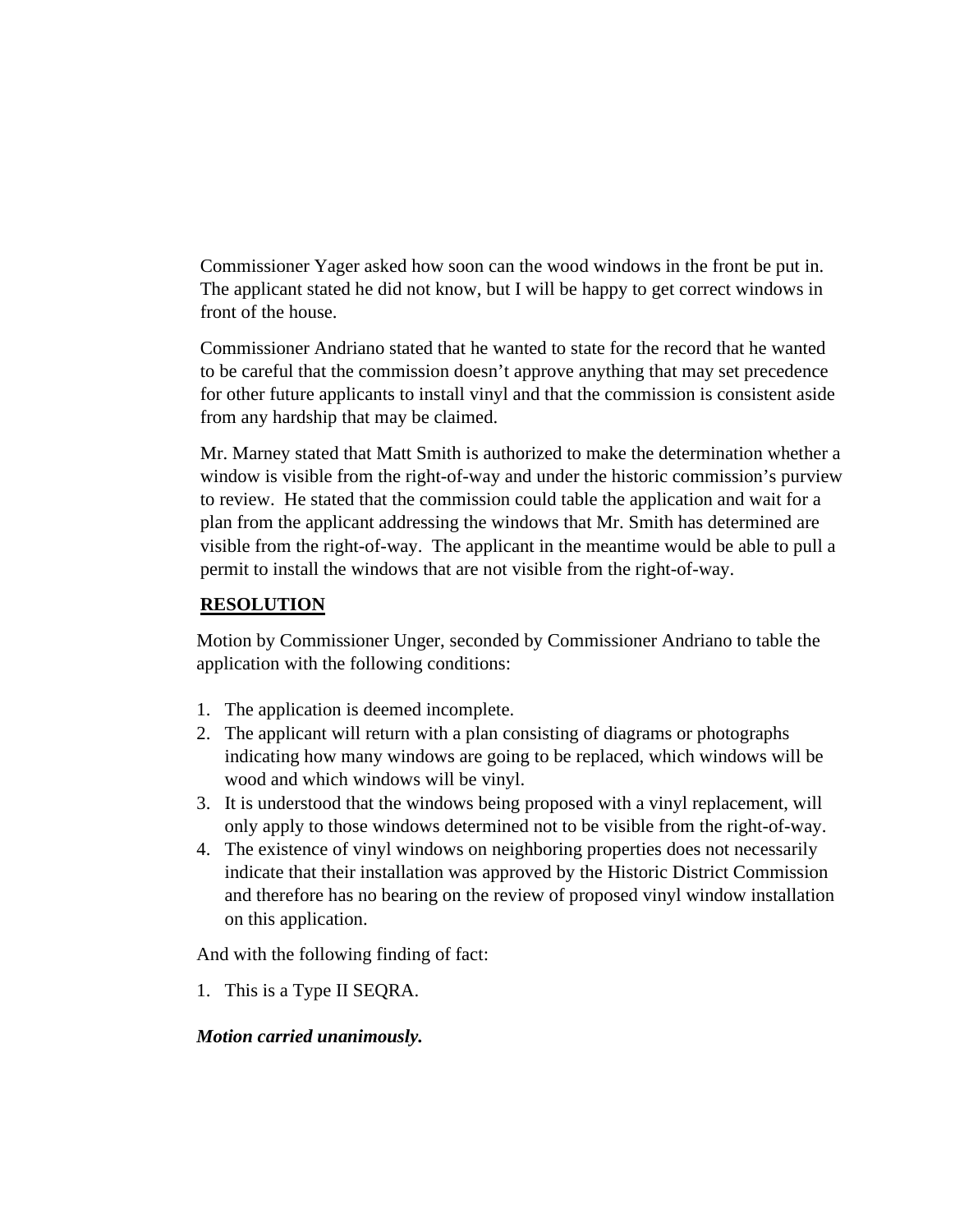## **E. Consideration submitted by Stauber Irrevocable Trust for the installation of replacement windows, performed without a prior Certificate of Approval . The premises is located at 852 Union St. in the Union Street Historic District.**

Malerie Alexander, the property manager for 852 Union Street, appeared before the commission and stated the owner of the property had a fire at the property that damaged a lot of the windows. She stated that one of the contractors had sought approval to install vinyl windows and was denied, but the owner went ahead and installed them regardless. She further explained that she is requesting a temporary grace period due to the fire and to generate income to pay for the windows that they will gladly change to wood.

Commissioner Andriano stated that before the commission discusses the windows, he would like to discuss the process in how they could draft an approval. Chris Marney stated that the commission can approve a timeline for the replacement of the windows, but his advice would be to not tie the approval to income generation on the property or completion of other work on the proerty. Commissioner Yager stated applicant can be given a year and if needed can request an extension.

The applicant asked if she could get an extension for now and address the type of windows later.

Chris Marney stated he believes the commission would need to give an approval for a window and time frame for the applicant to complete the work. He stated that the applicant is currently in court and requires an approval at this meeting to clear things up with their pending court case.

Commissioner Andriano asked if the applicant was any intent on having grills in the windows. The project manager said it will not be anything visible from the street.

Commissioner Andriano stated that several window openings on the right side elevation were shrunk down when new windows were installed and that would need to be returned to the original size when the new windows are installed.

# **RESOLUTION**

Motion by Commissioner Andriano, seconded by Commissioner Unger to approve the application with the following conditions:

- 1. The project will be completed within one year.
- 2. The approved window is a white, aluminum clad wood window in a one-over-one configuration.
- 3. The approved window style shall replace the unapproved vinyl windows that were previously installed.
- 4. The window openings that were reduced in size when the vinyl windows were installed, will be returned to their original size to maintain the proper proportions.